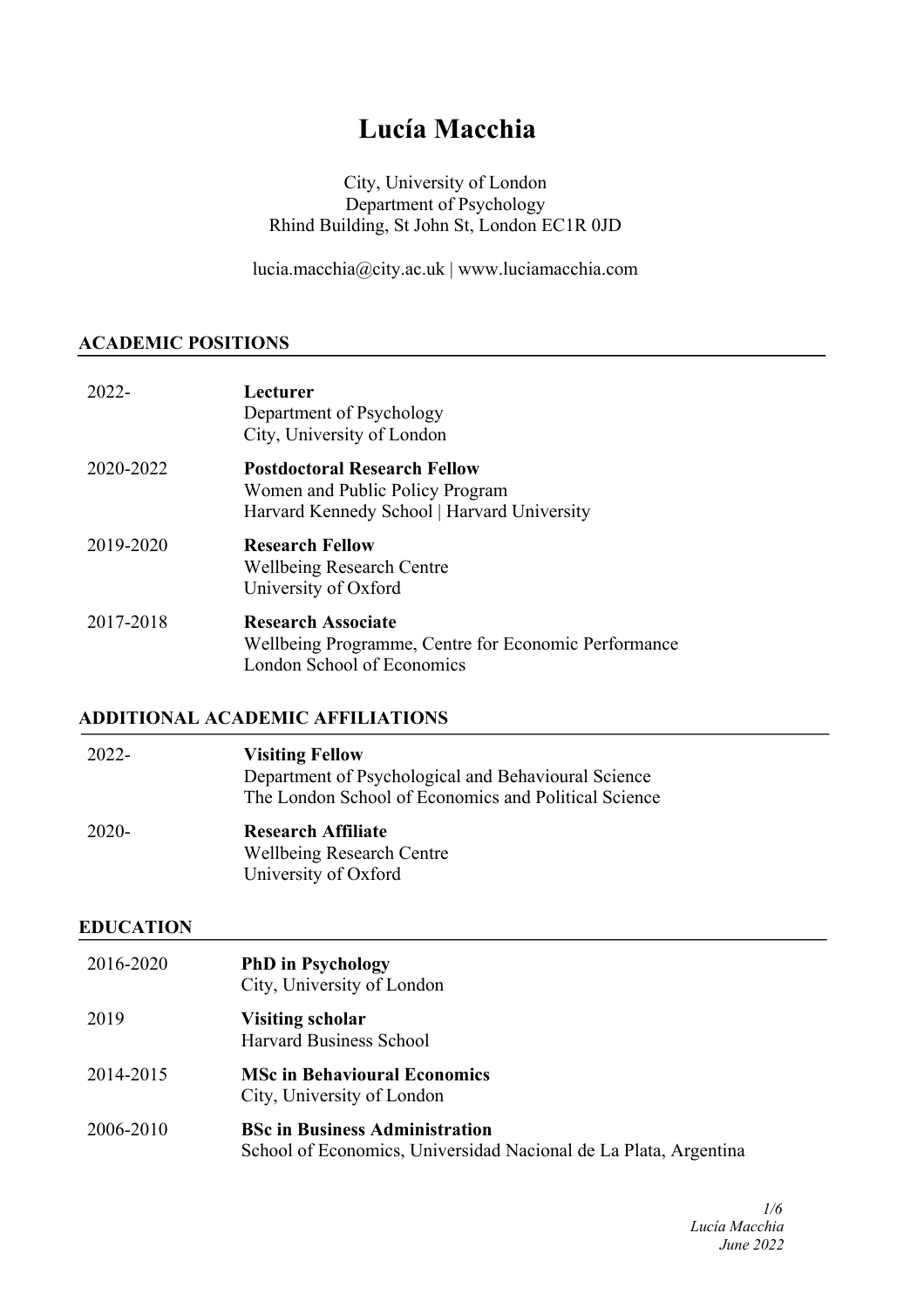## **RESEARCH INTERESTS**

Subjective wellbeing, physical pain, behavioural science, public policy

## **SCHOLARSHIPS AND AWARDS**

2022 - Emotional Well-Being and Physical Health Summer Short Course Tuition Fellowship. USD 2,500

2021 - ISQOLS 1st Prize for the Best Dissertation on Quality-of-Life, Well-being, and Happiness. USD 1,500

2018 - ESRC South East Network for Social Sciences (SeNSS) & Impact Acceleration Account (IAA) Business Boost Industry Engagement Fund. £5,000

2018 - Worshipful Company of Saddlers travel bursary. £1,000

2016 to 2019 - School of Arts and Social Sciences Doctoral Studentship/Teaching Fellowship. City, University of London. £48,000

2014 - School of Arts and Social Sciences International Excellence Scholarship for the MSc Behavioural Economics. City, University of London. £5,000

2014 - MSc Behavioural Economics bursary. City, University of London. £5,000

## **PEER-REVIEWED PUBLICATIONS**

Gonzalez, A., **Macchia, L.**, & Whillans, A.V. (2022). The developmental origins and behavioural consequences of attributions for inequality. *Journal of Experimental Social Psychology, 101, 104329.*

**Macchia, L.**, & Whillans, A.V. (2021). The link between income, income inequality, and prosocial behaviour around the world: A multiverse approach. *Social Psychology, 52(6),* 375– 386.

**Macchia, L.**, & Ariely, D. (2021). Eliciting preferences for redistribution across domains: A study on wealth, education, and health. *Analyses of Social Issues and Public Policy, 21,* 1141- 1166.

**Macchia, L.**, & Oswald, A. (2021). Physical pain, gender, and the estate of the economy in 146 nations. *Social Science & Medicine, 287, 114332.*

**Macchia, L**., Plagnol, A.C., & Powdthavee, N. (2020). Buying happiness in an unequal world: Rank of income more strongly predicts wellbeing in unequal countries. *Personality and Social Psychology Bulletin, 46(5),* 769-780.

Whillans, A.V., **Macchia, L**., & Dunn, E. (2019). Valuing time over money predicts happiness after a major life transition: A pre-registered longitudinal study of graduating students. *Science Advances, 5(*9), eaax2615.

**Macchia, L.**, & Whillans, A.V. (2019). Leisure beliefs and the subjective well-being of nations. *Journal of Positive Psychology, 16(2),* 198-206*. Shared first-authorship.*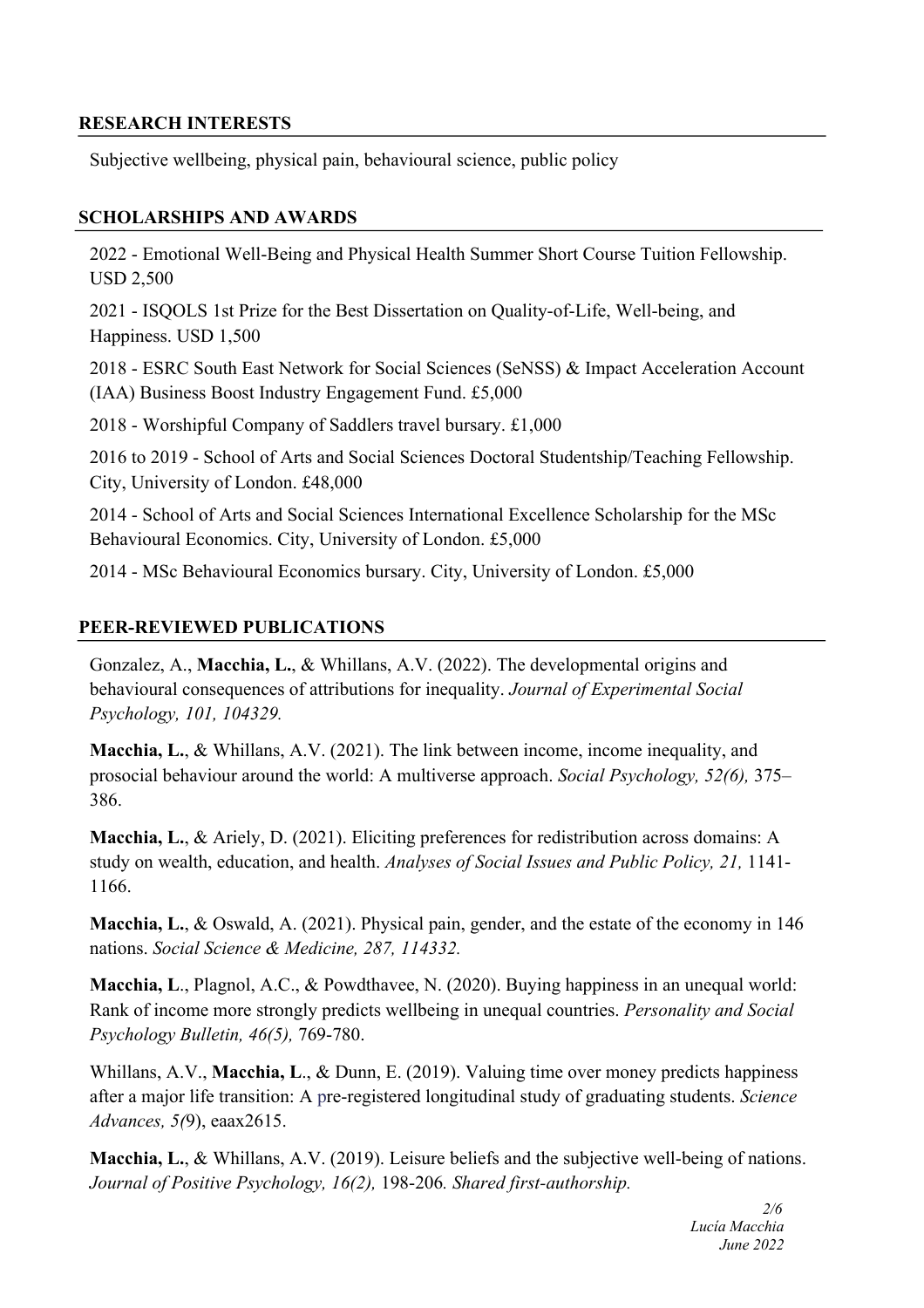**Macchia, L**., & Plagnol, A.C. (2019). Life satisfaction and confidence in national institutions: Evidence from South America. *Applied Research in Quality of Life, 14(3),* 721-736.

**Macchia, L**., Plagnol, A.C., & Reimers, S. (2018). Does experience with high inflation affect intertemporal decision making? Sensitivity to inflation rates in Argentine and British delay discounting choices. *Journal of Behavioral and Experimental Economics, 75*, 76–83.

## **BOOK CHAPTERS**

**Macchia, L**., & Plagnol, A.C. (2019). The subjective well-being political paradox: Evidence from Latin America. Chapter in: Mariano Rojas (ed.). *The Economics of Happiness: How the Easterlin Paradox Transformed our Understanding of Wellbeing and Progress.* Oxford University Press.

Plagnol, A.C., & **Macchia, L**. (2018). Economics of subjective well-being: Evaluating the evidence for the Easterlin Paradox. Chapter in: Ayse K. Uskul and Shige Oishi (eds.). *Socioeconomic Environment and Human Psychology: Social, Ecological, and Cultural Perspectives.* Oxford University Press.

## **POPULAR OUTLETS**

Macchia, L. (2022). The link between recessions and physical pain. **Harvard Business Review.**

Gómez, M., & Macchia, L. (2020). The importance of trust in government. *Contribution to* Dispatches from the Behavioral Scientists Fighting Coronavirus in the Global South. **Behavioral Scientist.**

Soto Mota, P. I., Macchia, L., & Gómez, M. (2020). Building trust to face the COVID-19 pandemic in developing countries. **Behavioral Scientist.**

Whillans, A., Giurge, L.M., Macchia, L., & Yemiscigil, A. (2020). Why a Covid-19 world feels both tiring and hopeful for college students. **Harvard Business Review.**

Macchia, L., Plagnol, A.C., & Powdthavee, N. (2019). Why do people tolerate income inequality? **Harvard Business Review.**

Macchia, L. & Whillans, A.W. (2019). Happiness after graduation. **Thrive Global.**

Macchia, L., & Plagnol, A.C. (2018). Life ratings and trust in institutions in South America. **Gallup.**

## **MEDIA COVERAGE**

**Psychology Today** (2021). The surprising connection between pain and your pocketbook.

**Forbes** (2021). Physical pain fluctuates with economic conditions, suggests a new study.

**Forbes** (2019). The 10 happiest countries in the world, and how they got there.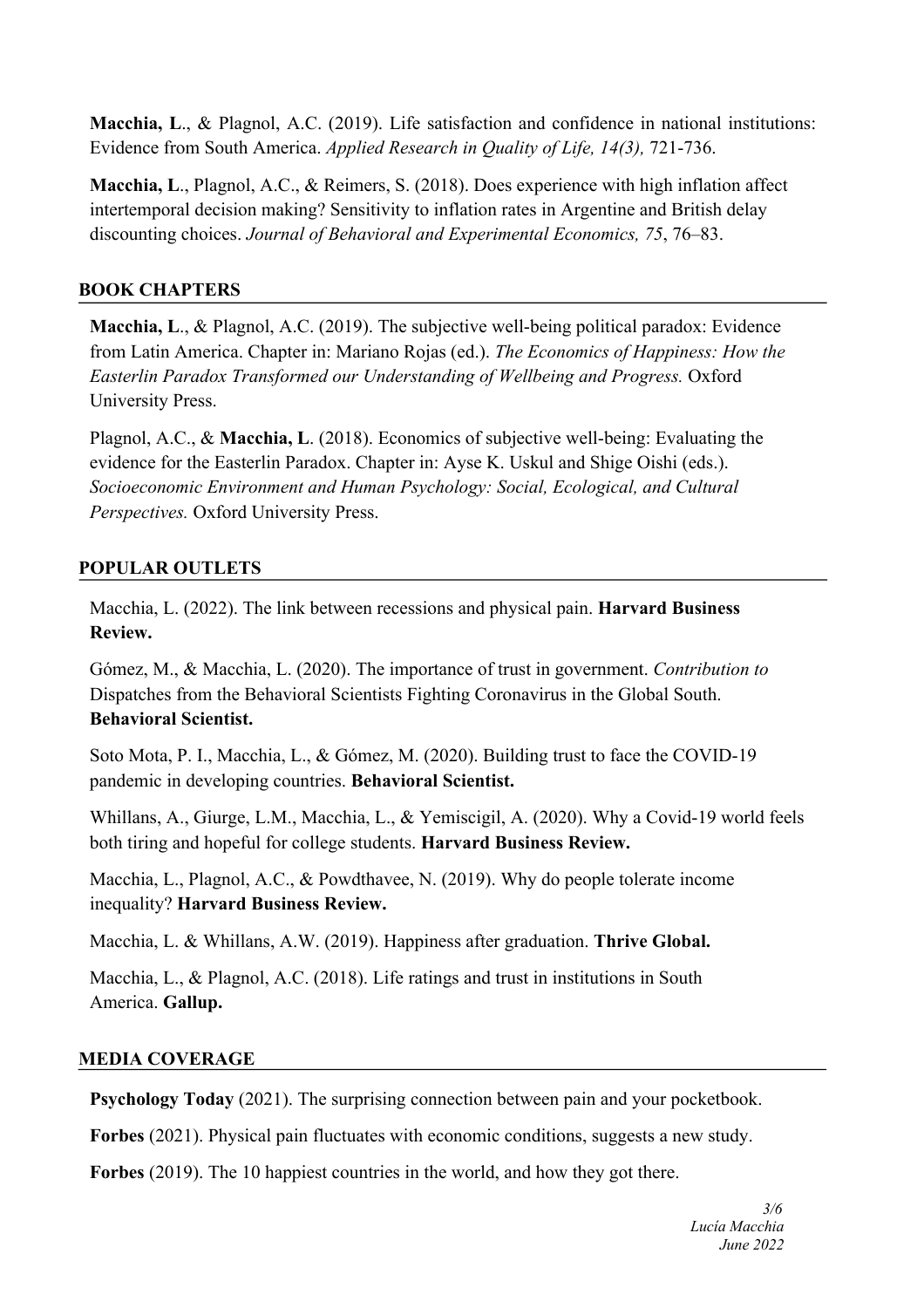**The Telegraph** (2019). You don't need a lot of money to be happy, as long as you're richer than your friends, study finds.

**Tech Round** (2019). Earning more than your peers buys more happiness in countries with a larger rich-poor divide.

**Financial advisor** (2019). It's not how much you make, it's how you rank among peers.

**Finanzwelt** (2019). Einkommensungleichheit fördert Zufriedenheit.

**ANSA Latina** (2018). La desconfianza ciudadana reina en Sudamérica.

## **CONFERENCE AND SEMINAR PRESENTATIONS**

2022 - Unidad de Ciencias del Comportamiento, **Argentine government** - Talk

2022 - Department of Psychological and Behavioural Science - **The London School of Economics and Political Science** – Happiness course Guest Lecturer

2022 - Department of Psychology, **City, University of London** - MSc in Behavioural Economics Guest Lecturer

2022 - American Economic Association (**AEA**) - Annual Meeting

2021 - Women and Public Policy Program, **Harvard Kennedy School** - Seminar

2021 - International Society for Quality-of-Life Studies (**ISQOLS**) - Webinar

2021 - International Society for Quality-of-Life Studies (**ISQOLS**) - 19th Conference

2021 - Society for Personality and Social Psychology (**SPSP**) - Annual Convention

2020 - Women and Public Policy Program, **Harvard Kennedy School** - Seminar

2020 - Wellbeing Research Centre, **University of Oxford** - Seminar

2020 - Behavioral Insights Group Doctoral, **Harvard Kennedy School** - Workshop

2020 - Department of Psychology, **City, University of London** – MSc in Behavioural Economics Seminar

2019 - Department of Psychology, **City, University of London** – MSc in Behavioural Economics Seminar

2018 - Common Cents Lab – **Centre for Advanced Hindsight,** Duke University - Talk

2018 - USC Happiness Conference in honour of Richard A. Easterlin, **University of Southern California -** Conference

2017 - International Society for Quality-of-Life Studies (**ISQOLS**) - 15th Conference

## **TEACHING**

## *Postgraduate*

**Harvard University**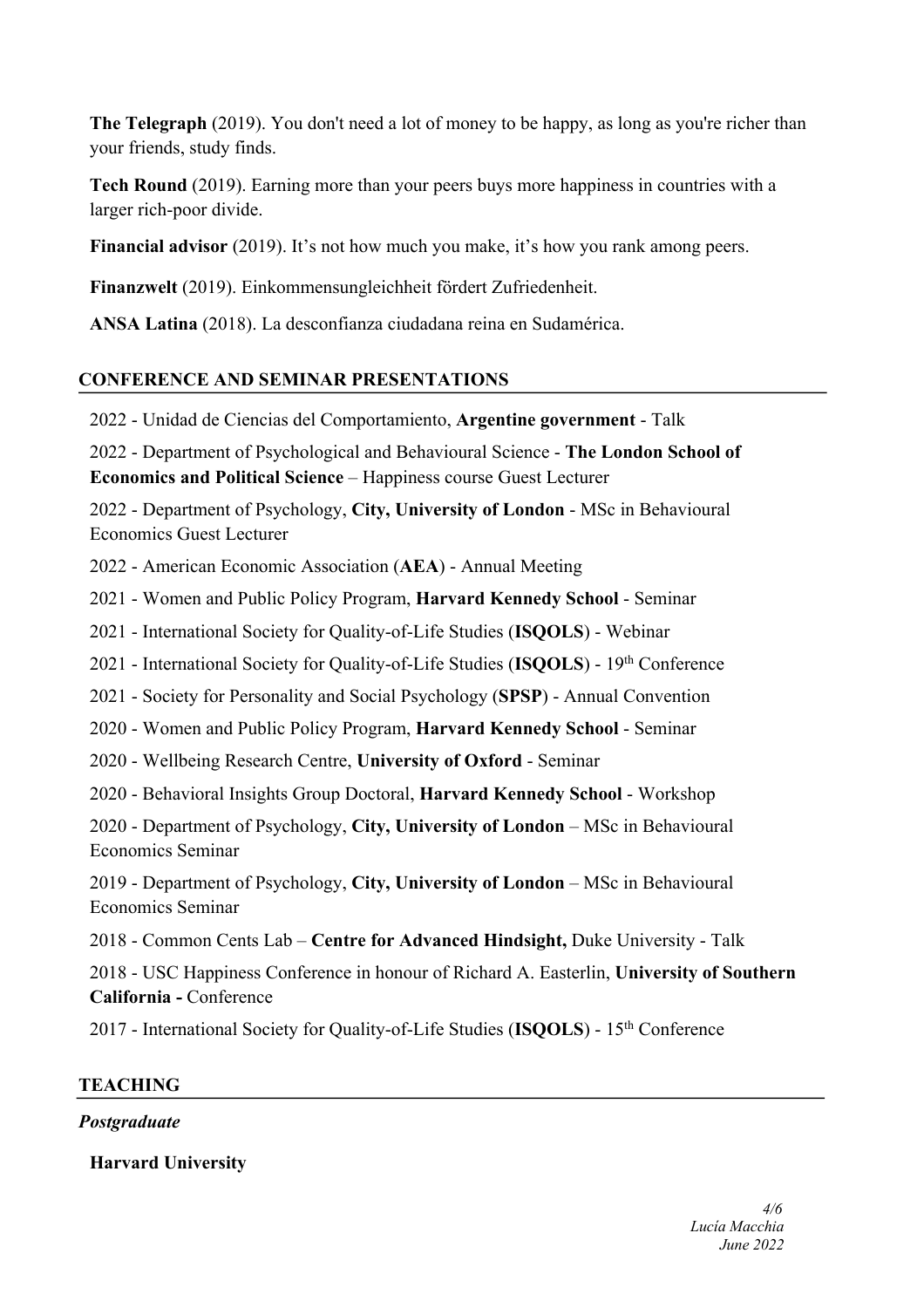Lecturer. The Science of Rational Choice: Insights from Behavioral Science for Decision Making. Harvard Extension School (Term 1, 2021).

Teaching Assistant. Science of Behavior Change. Harvard Kennedy School (Term 1, 2020).

## **Universidad Torcuato Di Tella**

Lecturer. The Science of Wellbeing: Individual, Work, and Policy Implications. MBA (Summer, 2021, 2022).

## **City, University of London**

Lecturer. Cognitive and Economic Science of Rational Choice. MSc in Behavioural Economics (Term 1, 2019).

Teaching Assistant. Behavioural Research Methods: Design and Analysis. MSc in Behavioural Economics (Term 1, 2016, 2017, 2018, 2019).

Teaching Assistant. Applied Econometric and Psychological Research Methods. MSc in Behavioural Economics (Term 2, 2016, 2017, 2018).

Teaching Assistant. Principles of Economics. MSc in Behavioural Economics. (Term 1, 2016, 2017, 2018).

## *Undergraduate*

## **London School of Economics and Political Science**

Lecturer. Marketing Summer School (Summer, 2019).

## **City, University of London**

Guest Lecturer. Introduction to Quantitative Inference. BSc in Psychology (Term 2, 2018, 2019). Guest Lecturer. Topics in Behavioural Economics. BSc in Psychology (Term 2, 2016, 2017).

## **Universidad Nacional de La Plata**

Lecturer. Decision Making: How we do it and how we can improve it. BSc in Business Administration (Summer, 2016, 2022).

## **PROFESSIONAL EXPERIENCE**

| 2016-2017 | <b>IPSOS Mori – Behavioural Science Consultant</b><br>London, United Kingdom                                    |
|-----------|-----------------------------------------------------------------------------------------------------------------|
| 2012-2014 | Petrobras Argentina S.A. - Strategic Planning Analyst<br>City of Buenos Aires, Buenos Aires, Argentina          |
| 2011-2012 | Deloitte Touche Tohmatsu – Enterprise Risk Services Consultant<br>City of Buenos Aires, Buenos Aires, Argentina |

## **STATISTICS SOFTWARE**

## R, Stata.